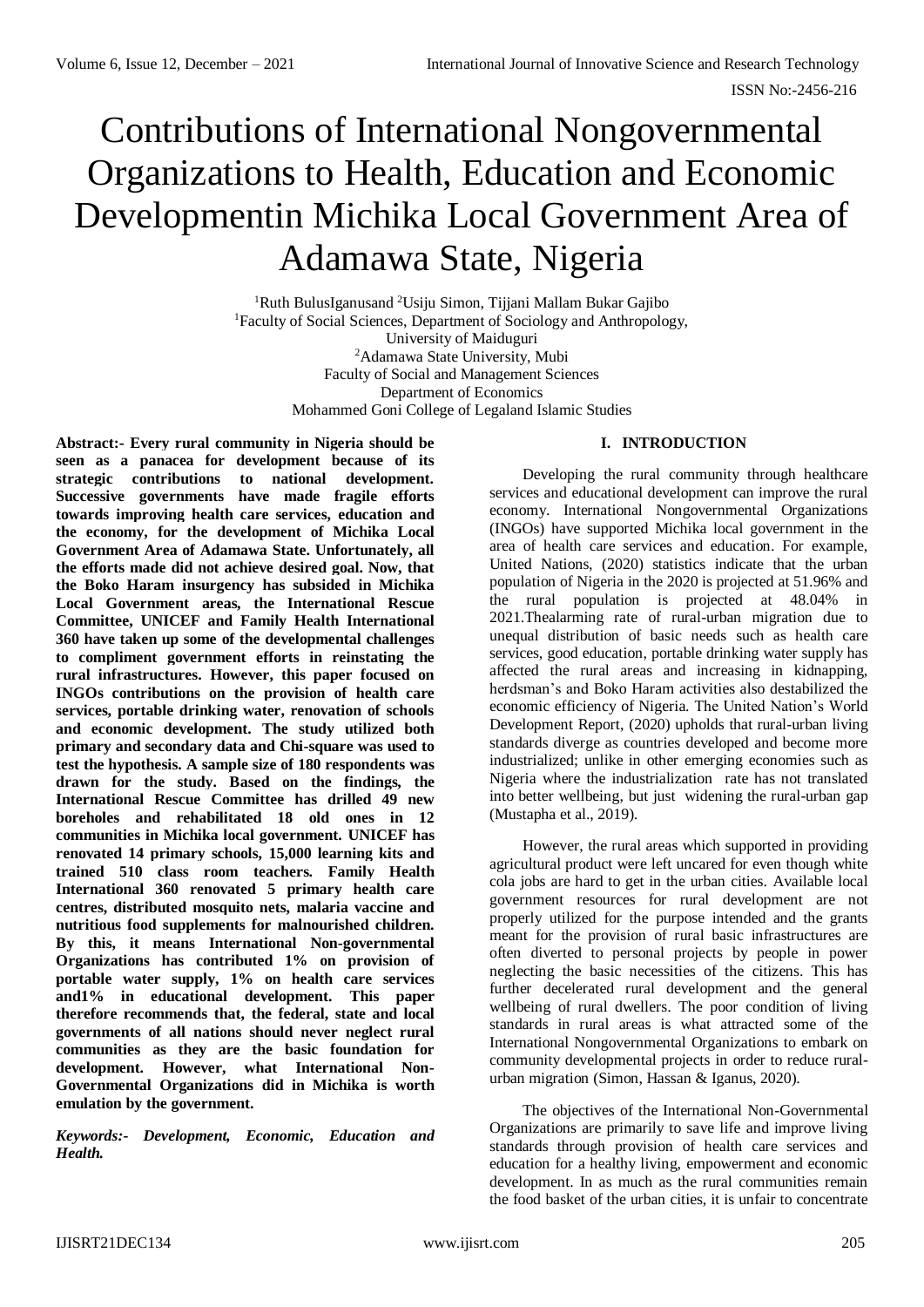all means of livelihood in the urban cities. For instance Abdullahi and Aliero (2018)embarked that International Found for Agricultural Development (IFAD) intervention program created a positive impact. Hassan, Simon & Iganus (2020) on assessment of international nongovernmental organizations activities on rural development in Askira-Uba local government area of Borno State, Nigeria. The study revealed that there is a significant relationship between provisions of basic needs and rural development. This study considers contributions of International Nongovernmental Organizations on Health, Education and Economic Development in Rural communities of Michika Local Government Area of Adamawa State, Nigeria.

## **II. LITERATURE UNDERPINNING**

## *A. Integrated Rural Development Model*

Abasiekong, (2019) and Hallet, (2018)Integrated rural development model is concerned with everyday life including the crops grown by the farmers, goods sold and the road along which it is transported to the market by the traders, schools attended by the children and the health condition of individuals. The approach seeks to understand these linkages and to make appropriate provisions for the resultant effects of alteration in one or a few elements on the others. In this case, the model considered development as comprehensive and holistic strategy that can bring improvement to the entire rural living condition. The strategy emphasized the that the economic base in the rural areas has to be broadened through mobilized efforts and better utilized human and natural resources through services delivery by creating motivational and purchasing power through equal distribution of income and employment opportunities both in rural and urban communities. Establishing closer links between agricultural, industrial and service sectors in the rural areas can improve the living conditions of the people. Again, the model implies that peculiar needs of rural communities should be holistically examined because all they need are not more than health care services, portable drinking water supply, roads and educational facilities to discourage rural-urban migration. It also advocates that, developmental strategy must be multidimensional to enhanced opportunities for income generation.

Knack,(2017) argues that high level of aid erodes institutional quality, increases rent seeking and corruption as it has negative effect on growth. Knack, (2017) in a crosscountry regression analysis of 34 countries in the 1950s and 51 countries in the 1960s, treating foreign aid, foreign investment, other flows and domestic savings as explanatory variables, found that foreign aid has a substantially greater effect on growth than the other variables. He further explainedthat; unlike domestic savings can fill the foreign exchange gap as well as the savings gap. Fayissa and El-Kaissy, (2017) in a study of 77 countries shows that foreign aid has positive affect on economic growth in developing countries. Using modern economic growth theories, they point out that foreign aid; domestic savings, human capital and export correlated positively with economic growth in the countries studied. This is consistent with the economic theory of foreign aid which asserted that overseas

development assistance accelerates economic growth by supplementing domestic capital formation (Chenery and Strout,2015), Burnside and Dollar, (2016) in their wellknown paper aid policies and growth found that aid has a positive impact on growth in developing countries with good fiscal, monetary and trade policies but has little impact on countries where such policies are poor. Nigeria is one of such countries that have poor policies even on heath that has direct bearings with economic activities. To some, economic growth is elusive because different factors are responsible for growth in different economies.

#### *B. Goals of International Nongovernmental Organizations*

The goals of International Nongovernmental Organizations INGOs is to developed rural communities by bring potential positive changes to boast the rural economy using the Sector wide approaches (SWAPS) and Poverty Reduction Strategies(PRS)which have been introduced by aid agencies as instruments that can promote a coherent, allencompassing and sustainable development to promotes rural participation. Even though, NGO voices may not be heard in SWAPs and PRS being the most powerful donors in capital community projects, their contributions are always timely and very significant. SWAPS are linked to national sector plans that represent many donors of aid Degnbol, (2018).

In a SWAPS approach, the scope is large when it comes to the actors in the field of intervention, several aid agencies that are currently paying attention to the rural communities in the SWAPS processes (NORAD, 2018). The PRS is a way of encouraging the recipient government to take responsibility for planning and prioritizing projects that need to be carried out at a particular time. Smith, (2019) in Kruse, (2018) made a similar observation that both SWAPs and PRS place greater demands on countries capacity with respect to policy analysis, monitoring and evaluation, implementation through multiple organization and more participatory forms of governance. However, these beautiful pictures of policies can only yield success if the community members are deeply involved right from decision making. This implies a renewed attention to how NGO can adapt their 'project-style interventions and contribute to SWAPS through the PRS. The health and education sectors generally are considered the most important part of national poverty reduction strategies, given the relationship between health, education and poverty reduction (Smith, 2019). These two instruments recognized the importance of capacity building and rural development Moulton, (2017).

#### *C. International Rescue Committee on Provisions of Water Supply*

In 2019 integrated growth and development programme in collaboration with the rural water supply and sanitation agencies created 4,000 new safe water resources across various Local Government areas in Nigeria which 1 million people benefited from. Essien, (2018) reported that access to potable water in Southern Nigeria is estimated at 35% out of which only 14% is accessible to rural communities. Antai, (2017) observes that only responsible and responsive government provides basic facilities for the improvement of rural communities. Potable drinking water helps to reduce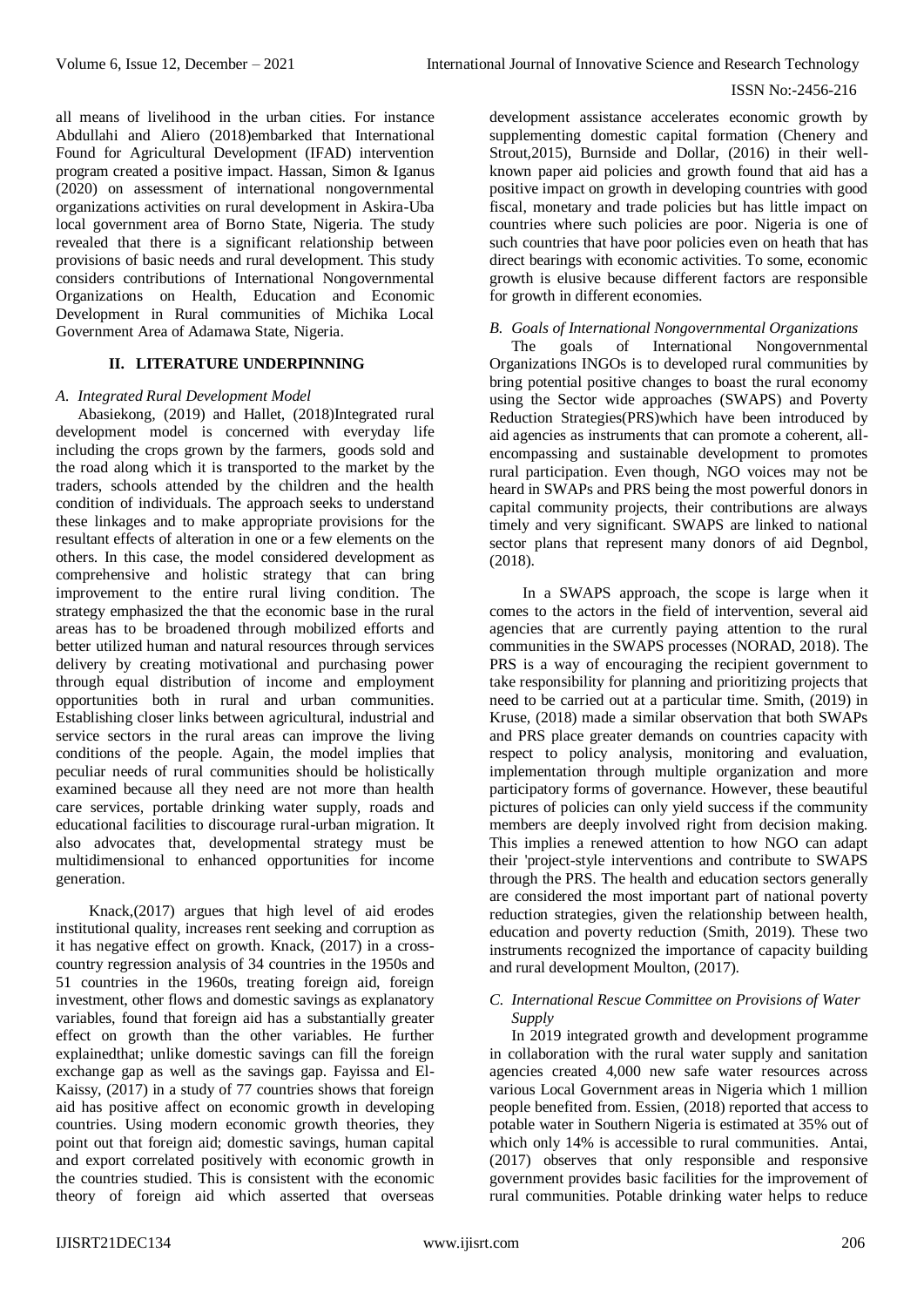disease vulnerability and promote health status. Okeh, (2015) asserted that the quality of life of rural dwellers can be improved through effective provisions portable water supply. In Adamawa State, only 60 per cent of households have access to improved drinking water sources which were not provided by government but personal owned boreholes. Access to adequate water supply and sanitation remains low due to poor system of health care delivery (UNDP, 2019).The international rescue committee pointed out that potable water is very important such that it must be available and accessible to all citizens living in rural or urban communities. In view of this,49 new boreholes were drilled and 23 old ones were rehabilitated in different communities in rural areas of Michika. However, according to Okeh, (2015) in Adamawa State more than half of the populations have no access to portable water, so many women and children walk for hours to fetch available water for survival.

## *D. International Nongovernmental Organizations Provisions on Health Care Services*

Provision of health care services is one of the most important aspects of standard living conditions in all human society. The INGO intervention projects in rural communities are based on the human rights law which clearly stated the rights of citizens with regards to living conditions. For example, there is law that protects the rights of people living with HIV/AIDS which NGO have been at the forefront of setting standards for these rights, as well as promoting and protecting those rights. The role and tasks of the United Nations in the field of human rights is greatly enhanced by the generous input of NGO. In 1997, NGO in collaboration with the United Nations Human Right Committee UNHRC addressed issues such as nondiscrimination against people living with HIV/AIDS, protection of families of infected persons, right of those living with HIV/AIDs in participation with political and public life at national and international levels, right to privacy among others (UNICEF, 2020). Such rights should be applicable to other things that can promote healthy living as the INGO are doing.In Kano State, Civil Society on HIV/AIDS in Nigeria CISHAN partnered with the state government on the campaign against the spray of HIV/AIDs. In this regards, CISHAN has since 2003 recorded significant milestone in the State. Its activities include among others advocacy for treatment centers, mapping and validation strategic framework MVSF on HIV/AIDs in Nigeria (Uneze, 2019). A recent declaration by World Health Organization (WHO), more than 5 million people are suffering from diabetes and this informed United Kingdom based NGO, Saint Patrick Diabetic Association (SPDA) to establish a diabetes counseling office in Nigeria. Based on this, SPDA created public awareness on dietary disorder which is a silent killer if left uncontrolled.

Over the years, farmers in the rural communities have shifted their focus from producing nutritious crops to economic crops. However, this has adverse effect on health particularly children and the elderly. Provision of dietary foods to poor families falls under health care services and this is what Family Health International 360 are doing in Michika rural communities. Rural children are more likely to be affected by malaria UNICEF, (2020).

# *E. International Nongovernmental Organizations Provision on Education*

Education remains the most vital tool for rural development in Nigeria. Surprisingly, there were very few schools in the rural communities of Michika Local Government Area. However, the physical structure, facilities for teaching and learning are not available in most of the schools in Michika Akomolafe(2018) and Ofoegbu (2018).

For the past decades, government has lost focus on the educational institution, giving more attention to security because of the endless Boko Haraminsurgency. This is an indication that government alone cannot adequately fund education Sowunimi (2019). This precarious situation in the education system especially in rural communities, informed the intervention of INGOs. In response to this, UNICEF supported some children whose parents cannot afford basic primary education. Likewise, in Borno State UNICEF sponsored 20000 children into basic primary education Kamanu,(2019). Girls Power Initiative (GPI) is another NGO that is supporting educational system by empowering the less privileged girls to go to school. This has not only helped the girls to be educated but, reduced girl-child marriage and its associated problems.GPI graduated hundreds of adolescent girls and trained them in different skills for step-down training Ikpi, (2019) Utak, (2019).

International Foundation for Education and Self-Help (IFESH) in partnership with Chevron Nigeria Limited provided basic education for primary school children, adult literacy classes, and training for primary school teachers. Specifically, their objective is to train approximately 1,000 youths for self-employment. The importance of education, especially in improving rural lives cannot be overstated. Education is a powerful instrument for the development of man and his environment. It is the key to increasing economic efficiency for self-reliance (Rowat, 2015). Human resources development entails investing in people's education, health and nutrition. Human capital development is one of the keys to sustainable rural socio-economic development as it creates knowledge, broadens skills and improves health which is key to sustainable economic growth, raising living standard and enriching people's lives. The most permanent and deepest aim of social policies is to develop and invest in human beings themselves and this is the only way to break the vicious circle of poverty UNDP, (2019).

# *F. International Nongovernmental Organizations Contribution to Economic Development*

The wave of poverty is economic backwardness and dearth of infrastructure, health problem, unemployment, rural-urban migration is currently some of the most serious problems in the Nigeria. The Federal Office of Statistics report indicated that about 16.5 per cent of Nigerians is poor with majority is living in rural communities. Based on these, NGOs are leaving no stone unturned in fighting poverty Akpanudoedehe (2019), Okoro and Agba, (2018).

The overall goal of economic development is to improve human well-being and Nigeria is retched in natural resources that can reduce poverty. The inability of any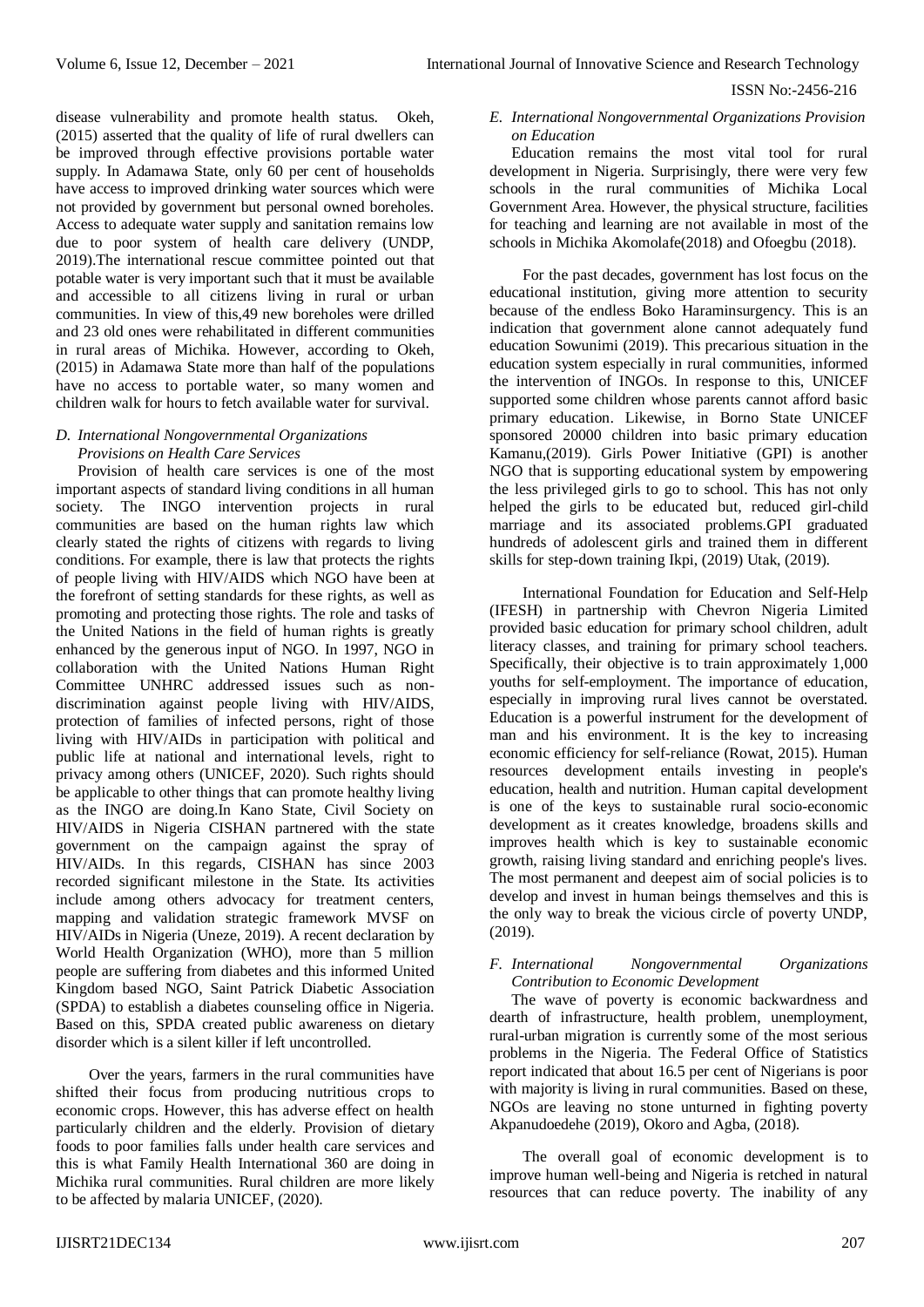economy to ensure a stable development may result to mass subjection to poverty and entrapment to illusion. Development economics literature has shown that developing countries are prone to poverty as pointed out by Aliero (2017). He further said that Nigerian policy makers have been conscious of the fact that majority of their population reside in the rural areas and are smallholder with agriculture as their means of sustenance. In Adamawa State the network of INGOs has been on increase and in recent times the national and international agencies have been networking with the aim of meeting national economic empowerment development strategy (NEEDs) and millennium development goals (MDGs). Specifically, INGOs have contributed in the area of health care services and education in northeast Nigeria(Akpanudoedehe,2019).

# **III. THEORETICAL FOUNDATION**

Two theories selected for this study: ACF and theories of organization, society and corporate citizenship. The theories have been successful in finding solutions through interactions or subsystems to organizations and institutions and propagating policy change. However, ACF chosen for this study, the intent of choosing ACF over theories of organization, society, and corporate citizenship was because it is applicable in addressing the problem that faces rural communities in accessing basic needs. According to Sabatier and Jenkins-Smith (1999), the ACF handles complex and intense public policy change and shift. Advocacy coalition intends to bring diverse groups together and use purposive course of action to amplify INGOs operations for change in policy in public interest domain. It is essential to employ ACF and advocacy coalition when working to understand the belief system (Heikkila et al., 2014). The framework provides analysis of interest group's behavior, learning and policy change in issues characterized by intense political conflict.

The creed holds diverse groups power in coalition, and suggest a change on policies for positive change strategies. The group's approach issues from different point of views for a change (Sabatier & Jenkins-Smith, 1999). The interest groups understand the need to come work together and agree on strategies to achieve the goals that bind them together focusing on public interest at all different levels as far as the coalition exists, (McBeth, Jones, &Shanahan, 2014). Change in policy direction sometimes creates differences among interest groups, and disputes emerge at early stages when the coalition mission and goals are not clearly stated and understood by the groups. Relationships of the groups suffer disagreement as a result of the vague mission statement and goals.

This introduces stress and disputes among groups that take an undue long time to resolve, (Sabatier, &Weible, 2014). To address the issue of diverse interests, the advocacy coalition aims (a) promote the promulgation of policy on coalition, particularly collaboration policy that brings stakeholders together to provide access to basic need to the communities. The problem statement was a complex issue for an essential policy shift on basic needs; therefore,

ACF was a better choice that promotes long-term network relationship for management, (Shafritz, 2016). The assumption of Civil Society Responsibility/Business Society Responsibility theory carries the expectation that when organizations express interest to help the community and perform their social responsibility, that action of kindness provides an enabling environment for further action of development takes place in the location. The effect and impact on the communities and persons positively record progress in development (Shafritz, 2016). The relationship between organizations and communities requires solution based on research for a long term solution that can handle future complex issues creating sustainable development.

The ACF was vital for this study in addressing perceived partnership between INGOs and communities. Organizations responsibility to communities' development through the efforts of donors and charity organizations attempt to help create social equality, and strengthen economic and development growth. The stakeholders facilitate and drive the sense of coalition and network such as subsystems, attending complex issues and challenges that confront communities. World Vision's, UNICEF Nigeria and Girl's Education operations transformed from traditional concepts to business concepts over the years in certain areas and part of the world. INGOs' activities assist in bringing solutions to formal schooling, and finding objectives that address problems, (Shafritz, 2016). Over time, the interventions of INGOs become business related with approach of corporate social responsibility visiting business organizations, and non-profit strategies to assist communities overcome inequalities. INGOs, and profit organizations respond to needs of community areas providing assistance to improve standard of living. In this context of the theory background, the connection between this study and the theory exist. Stakeholders' partnerships and resources mobilization bring a change to assist the rural communities' access to health, education and economic development.

## **IV. METHODOLOGY**

This study utilized survey and in-depth interview (IDI) for the primary data and Secondary information was sources from journals, NBS and CBN. Michika has the total population of 570,000 (NPC, 2006). For the survey, a sample size of 180 respondents were drown, while 15 informants were interviewed using an interview guide. Chisquare was used to test the hypothesis. This study is purposive as only local government area that INGOs are carrying out intervention projects was selected which Michika local government happen to be one. A multi stage simple random sampling technique was usedto select thefive5 districts (Yambule, Madzi, Nkafa, Futu and Garta),12communities and the respondents. For the survey, one adult male and one adult female were selected from every fifth house in each of the selected wards, while for the in-depth-interview 15 key community stakeholders were selected and interviewed.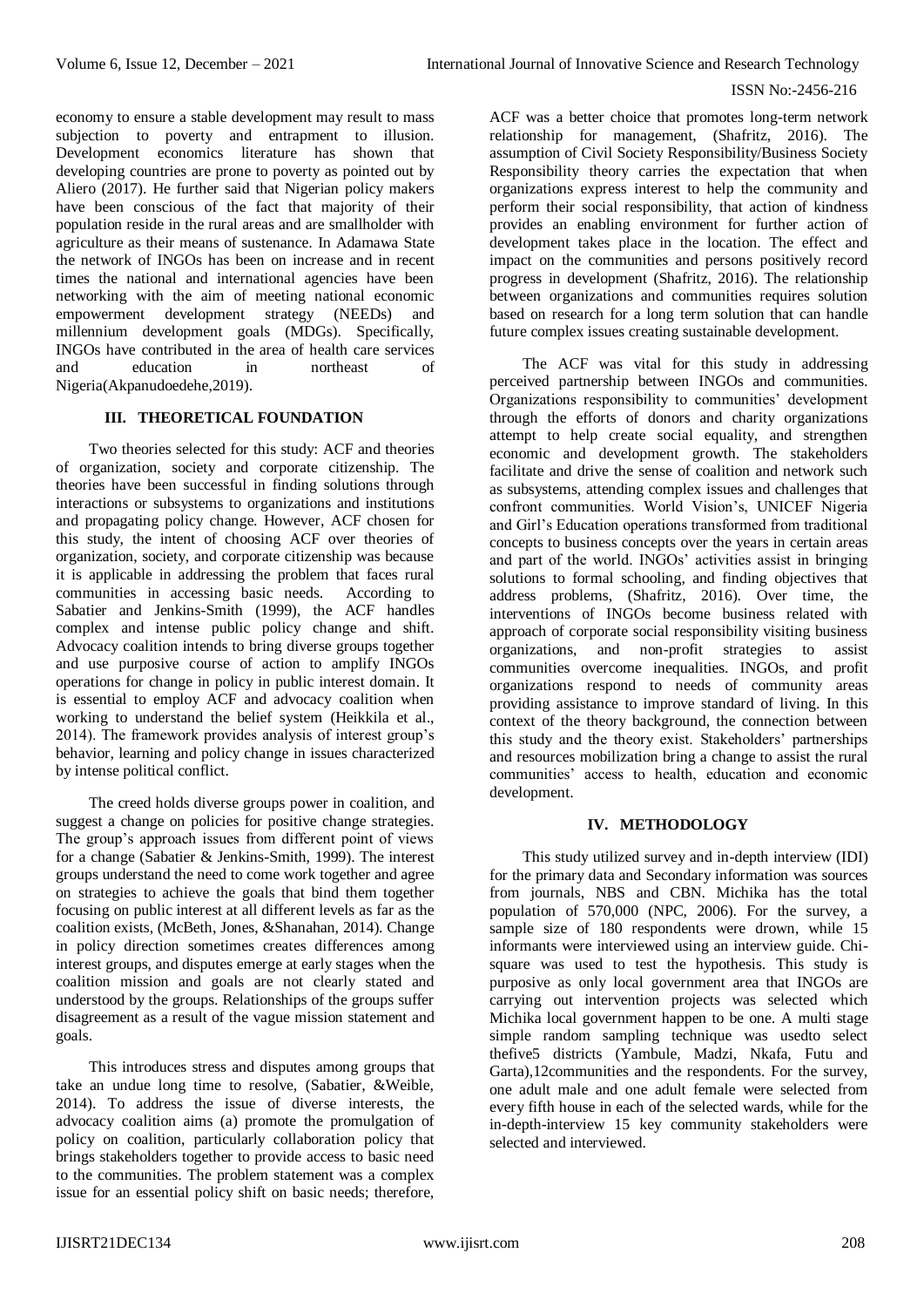ISSN No:-2456-216

#### **V. RESULT AND DISCUSSIONS**

| Sources of Water Supply  | Frequency | Percentage |
|--------------------------|-----------|------------|
| River/Pond               | 119       | 66.1%      |
| <b>Borehole</b>          | 49        | 0.49%      |
| Well                     | 12        | 6.7%       |
|                          | 180       | 100%       |
|                          |           |            |
| Location of Water Supply |           |            |
| Within community         | 165       | 91.7%      |
| Personal/in my house     | 15        | 8.3%       |
|                          | 180       | 100.0%     |
|                          |           |            |
| Distanceto Water Supply  |           |            |
| Less than 1 kilometre    | 176       | 97.8%      |
| More than 1 kilometres   | 4         | 2.2%       |
|                          | 180       | 100.0%     |

Table 1: International Rescue Committee Provisions of Portable Water Supply

#### Source: Field Survey, 2021.

Table 1 shows that sources of water from river/ponds are 66.1%;which may likely have negative effect on the health of people living in the rural community considering the fact those rivers/ponds are proud to open defecation. Sources of water supply from boreholes are 0.49% which can reduce vulnerability of water borne diseases in the community and other sources of water from well is6.7% such water in most cases may not be hygienic for drinking because containers used in fetching the water are usually kept in unclean environment. With regards to the location of water in the communities is 91.7% of the populations have good access to portable water supply. Apart from the boreholes drilled by the organization there are individuals who have personal boreholes in their houses that neighboring houses benefit from. Distance to water supply it was also found out that 97.8% access to water within the distance of less than 1 kilometer while 2.2%have torte for about a kilometer before accessing the portable water supply.

| <b>Health CareServices</b>      | Frequency | Percentage |
|---------------------------------|-----------|------------|
| Distribution of mosquito net    | 169       | 93.9%      |
| Renovation of health<br>care    |           |            |
| centre                          |           | 5.0%       |
| Provision of anti-malaria drugs |           | 1.1%       |
|                                 |           | 100.0%     |

Table 2 : Family Health International 360 Provisions of Health Care Services

Source: Field Survey, 2021.

Table 2 shows that an increase in health care services is more likely to improve the living the health status of rural dwellers by 93.9% health care services is a holistic approach that includes provisions of mosquito net, renovation of health care centers and provisions of anti-malaria drugs. As such health care has improved by 5.0%, on the other hand provisions of anti-malaria has improved health with 1.1% in

the communities.

| NGOs on education                 | Frequency | Percentage |
|-----------------------------------|-----------|------------|
| <b>Teachers Capacity Building</b> | 3         | 1.7%       |
| Provisions of learning Kits       | 174       | 96.7%      |
| Renovations of Classrooms         | 3         | 1.7%       |
|                                   | 1 R.O     | 100.0%     |

| Table 3 : UNICEF an Educational Development |  |
|---------------------------------------------|--|
|---------------------------------------------|--|

# **Source: Field Survey, 2021.**

Based on the findings on Table 3 1.7% of classroom teachers have received training in different teaching skills to step down programme. Beside this 96.7% of learning kits were distributed to various schools for effective teaching and learning. Also1.7% of classrooms were renovated this has added values to the education thereby attracting more children's within the communities.

| Observed | Expected<br>N | Residual |
|----------|---------------|----------|
| 165      | 90            | 88       |
|          |               |          |
| 15       | 90            | $-75$    |
| 276.633  |               |          |
|          |               |          |
| 180      | 180           | 100%     |
|          |               |          |

Table 5 : Chi Square Teston Water Supply

Source: Field Survey, 2021.

Table 5 indicates that the level of portable water supply in the communities has highly increased to 165. Then the expected number of communities that benefited from the provisions of water supply is90, however there is an increase of observed number to 15 as a result of the new drilled boreholes and the old rehabilitated ones.

|                                                                                                                             | Observed | Expected | Residual |
|-----------------------------------------------------------------------------------------------------------------------------|----------|----------|----------|
|                                                                                                                             | N        | N        |          |
| Highly                                                                                                                      | 169      | 90       | 109.0    |
| Increased                                                                                                                   |          |          |          |
| Increased                                                                                                                   | 11       | 90       | $-109.0$ |
| $Chi-$                                                                                                                      | 297.43   |          |          |
| Square                                                                                                                      |          |          |          |
| Total                                                                                                                       | 180      | 180      | 100      |
| $T11 \times T12$<br>1.1 <sub>2</sub><br>$\blacksquare$<br><b>TT</b><br>$\sim$<br><b>Contract Contract Contract Contract</b> |          |          |          |

Table 6 : Chi Square Test on Health Care Services

Source: Field Survey, 2021.

The result in table 6 shows that there is a high increased in the provision of health care services which has reduced malaria infection cases in the community's at169. Then the expected number of communities that benefited from the anti-malaria drugs is 90 it has also been observed that there is an increase of 11 reductions in malaria infection in the communities.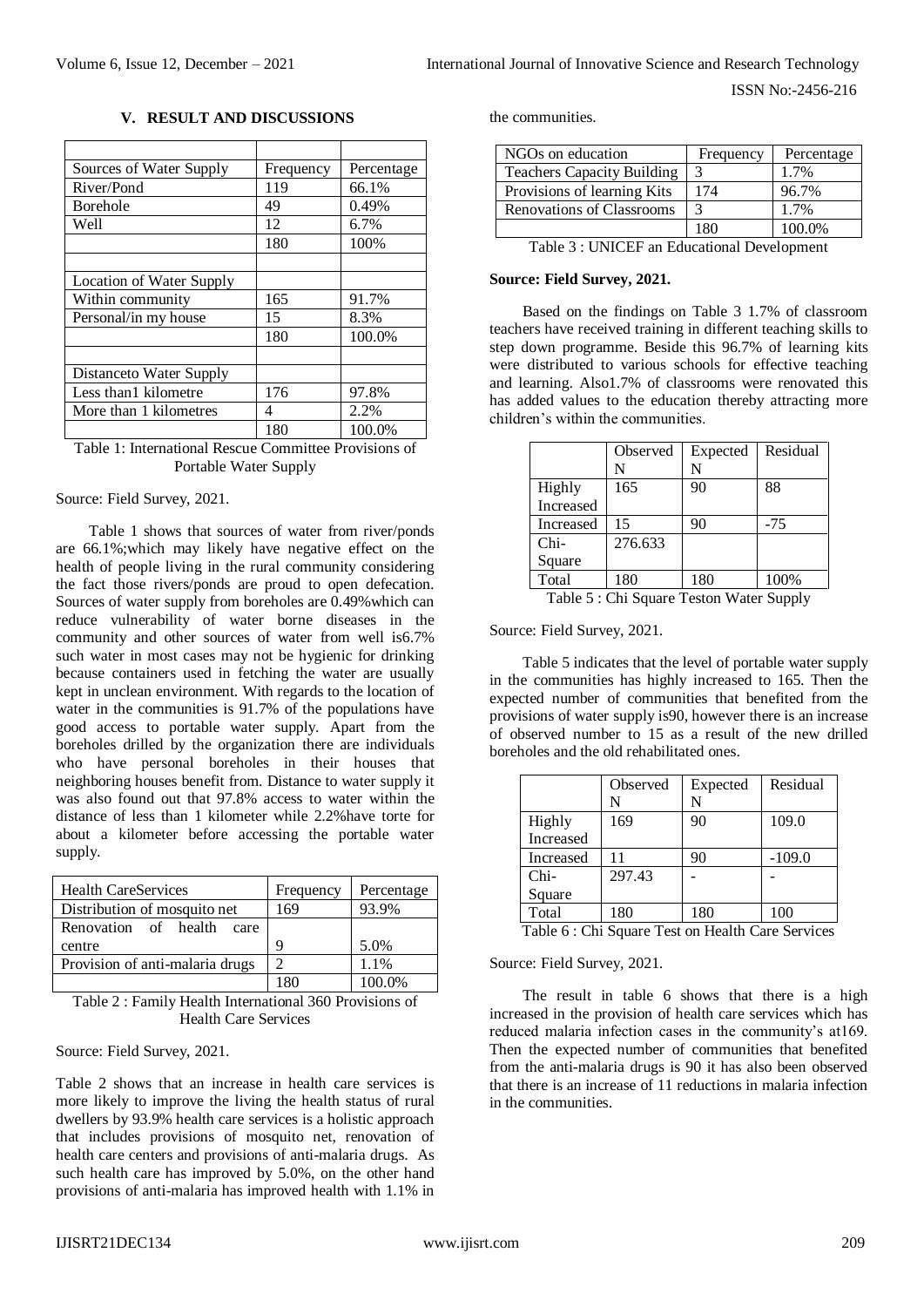| International Journal of Innovative Science and Research Technology |  |
|---------------------------------------------------------------------|--|
|---------------------------------------------------------------------|--|

|                                                                                                                                                                                                                                                                                                                                                                                                                                                                                        | Observed N | Expected N | Residual |
|----------------------------------------------------------------------------------------------------------------------------------------------------------------------------------------------------------------------------------------------------------------------------------------------------------------------------------------------------------------------------------------------------------------------------------------------------------------------------------------|------------|------------|----------|
| Literacy has                                                                                                                                                                                                                                                                                                                                                                                                                                                                           | 63         | 45         | 18.0     |
| improved                                                                                                                                                                                                                                                                                                                                                                                                                                                                               |            |            |          |
| Increased in school                                                                                                                                                                                                                                                                                                                                                                                                                                                                    | 71         | 45         | 26.0     |
| attendance ratio                                                                                                                                                                                                                                                                                                                                                                                                                                                                       |            |            |          |
| Transition to                                                                                                                                                                                                                                                                                                                                                                                                                                                                          | 36         | 45         | $-9.0$   |
| secondary sch.                                                                                                                                                                                                                                                                                                                                                                                                                                                                         |            |            |          |
| Increased intake                                                                                                                                                                                                                                                                                                                                                                                                                                                                       | 10         | 45         | $-35.0$  |
| rate to primary                                                                                                                                                                                                                                                                                                                                                                                                                                                                        |            |            |          |
| school                                                                                                                                                                                                                                                                                                                                                                                                                                                                                 |            |            |          |
| Chi-Square                                                                                                                                                                                                                                                                                                                                                                                                                                                                             | 51.244     |            |          |
| Total                                                                                                                                                                                                                                                                                                                                                                                                                                                                                  | 180        | 180        | 100%     |
| $\mathbf{T} \cdot \mathbf{1} \cdot \mathbf{1} \cdot \mathbf{1} \cdot \mathbf{1} \cdot \mathbf{1} \cdot \mathbf{1} \cdot \mathbf{1} \cdot \mathbf{1} \cdot \mathbf{1} \cdot \mathbf{1} \cdot \mathbf{1} \cdot \mathbf{1} \cdot \mathbf{1} \cdot \mathbf{1} \cdot \mathbf{1} \cdot \mathbf{1} \cdot \mathbf{1} \cdot \mathbf{1} \cdot \mathbf{1} \cdot \mathbf{1} \cdot \mathbf{1} \cdot \mathbf{1} \cdot \mathbf{1} \cdot \mathbf{1} \cdot \mathbf{1} \cdot \mathbf{1} \cdot \mathbf{1$ |            |            |          |

Table: 7 Chi Square Test on Education

Source: Field Survey, 2021.

#### **VI. CONCLUSION AND RECOMMENDATIONS**

In conclusion, the contribution of INGOs in Michika Local Government Area have reduced rural-urban migration as most of the things such as health care services, education and other facilities that attract development were improved by organizations. Based on the findings of this study, it is recommended that the government of Adamawa State should support the INGOs by providing the basic needs of the rural people because government is the collective custodian of people's resources. Michika community stakeholders should make sure that the projects implemented by the INGOs are properly handled, maintained and sustained.

Projects implementation should always involve community member's right from decision making so that the people will feel the ownership.

#### **REFERENCES**

- [1.] Abasiekong E. M, (2019). *Integrated rural development in the 3rd World Its Concepts, Problem and Prospects:* New York: Exposition Press.
- [2.] Abah (2014). Wealth and Employment Creation among Women in Idah Local Government Area of Kogi State, Nigeria. *Canadian Social Science,* 6(1), PP.8-16.
- [3.] Alhaji B. M., Rusmawati S. S &Fahmi S, (2015).Urban poverty inequality and industry in Nigeria. International Journal of Development Issues Vol. 14 Iss 3 pp. 249 – 263 [http://dx.doi.org/10.1108/IJDI-](http://dx.doi.org/10.1108/IJDI-06-2015-0040)[06-2015-0040.](http://dx.doi.org/10.1108/IJDI-06-2015-0040)
- [4.] Akomolafe (2018) and Ofoegbu (2018).Role of NGOs in Poverty Alleviation: A case study of Farmers Development Union (FADM) in Poverty Alleviation in Nigeria selected papers for the 1997 Annual conference of the Nigeria Economy Society: pp.397- 414.
- [5.] Akpanudoedehe J. J, (2019). Nongovernmental Organization and Rural Transformation in Nigeria: A Case Study of Community Partners for Development (CPD) in Uyo, Akwalbom State, Nigeria. Unpublished M.Sc. Thesis of the University of Calabar, Nigeria.
- [6.] Anele, (2012). The Role of Community Development Association in
- [7.] Promoting Community Banks in Sokoto and Kebbi

States of Nigeria; Unpublished Ph.D *Thesis,*  Department of Economics. Usmanu Danfodiyo University Sokoto.

- [8.] Aliero, (2017).International Assistance for Political Party Development. Christian MichelsenInstitute: Bergen, Norway.
- [9.] Antai, (2017).Confronting the Weakest Link: Aiding Political Parties in New Democracies. Carnegie Endowment for International Peace: New York.
- [10.] Anele, (2012).Gender Dimensions of Agriculture Poverty Nutrition and Food Security in Nigeria NSSP Background Paper 4. Washington, DC: IFPRI.
- [11.] Archer D, (2018). Changing roles of non-governmental organizations in the field of education. International Journal of Educational Development, 14(3): 223-232. Baker, D.P. Wiseman, A.W. 2018 education.
- [12.] Burnside and Dollar, (2016).*Funding Local Governance: Small Grants for Democracy and Development,* Rugby: Intermediate Technology (IT) Publishing.
- [13.] Chabal, (2017). Chapman, J., ed. (2017). Critical Webs of Powerand Change. London.
- [14.] Colderin G, (2018). Participatory Communication for Development Groups, FAO, Rome Italy.
- [15.] Chenery and Strout,(2015).*Yearly Reports on Some Community Engagement Projects Supported by Chevron Texaco.*Lagos: Chevron.
- [16.] Degnbol, (2018).Understanding NGOs. Benin City, Nigeria: OB-ZED Publishers, PP. 9.
- [17.] Dudley, (2017) in Adelakun, (2018). The Role of Women Nongovernmental Organizations in Poverty Alleviation: A Case of lift above Poverty Organization in Edo and Delta States, Nigeria. Unpublished Ph.D. Dissertation of the University of Calabar, Calabar. 101 - 123. Faculty of Social Science.
- [18.] Ewuim, (2010). Development in development theories and practices: An assessment and agenda for the 21st century. In: Jibowo AA, Ladele AA and Ayanwale AB (Eds). Community level participation in rural development. The Nigeria Rural Sociological Association.
- [19.] Emmanuel O. O, (2012). Five Decades of Development Aid to Nigeria: The impact on Human. Development. Journal of Economics and sustainable Development 2222-1700 (Paper) ISSN 2222-2855 (Online) Vol.3, No.l, 32.
- [20.] Essien, (2018).Philosophy and Methodology of Environmental Science, Calabar, ultimate Index book publishers.
- [21.] Fayissa and El-Kaissy, (2017).Capacity building: who builds whose capacity? In: Development in Practice, 17(4-5), 630-639. Edgar, L.; Chandler, J. 2017.Strengthening social policy: lessons on forging government-civil.
- [22.] Kamanu, (2019). Poverty Analysis for Policy Use: *Poverty Profiles and Mapping SonA3.*
- [23.] Knack, (2000). Aid dependence and the quality of governance: Cross-country empirical tests. Southern Economic Journal, 68(2): 310-329.
- [24.] Kruse, (2018). Trends and Determinants of Rural Poverty: A Logistic Regression Analysis of Selected Districts of Punjab. Poverty Impact Analysis Selected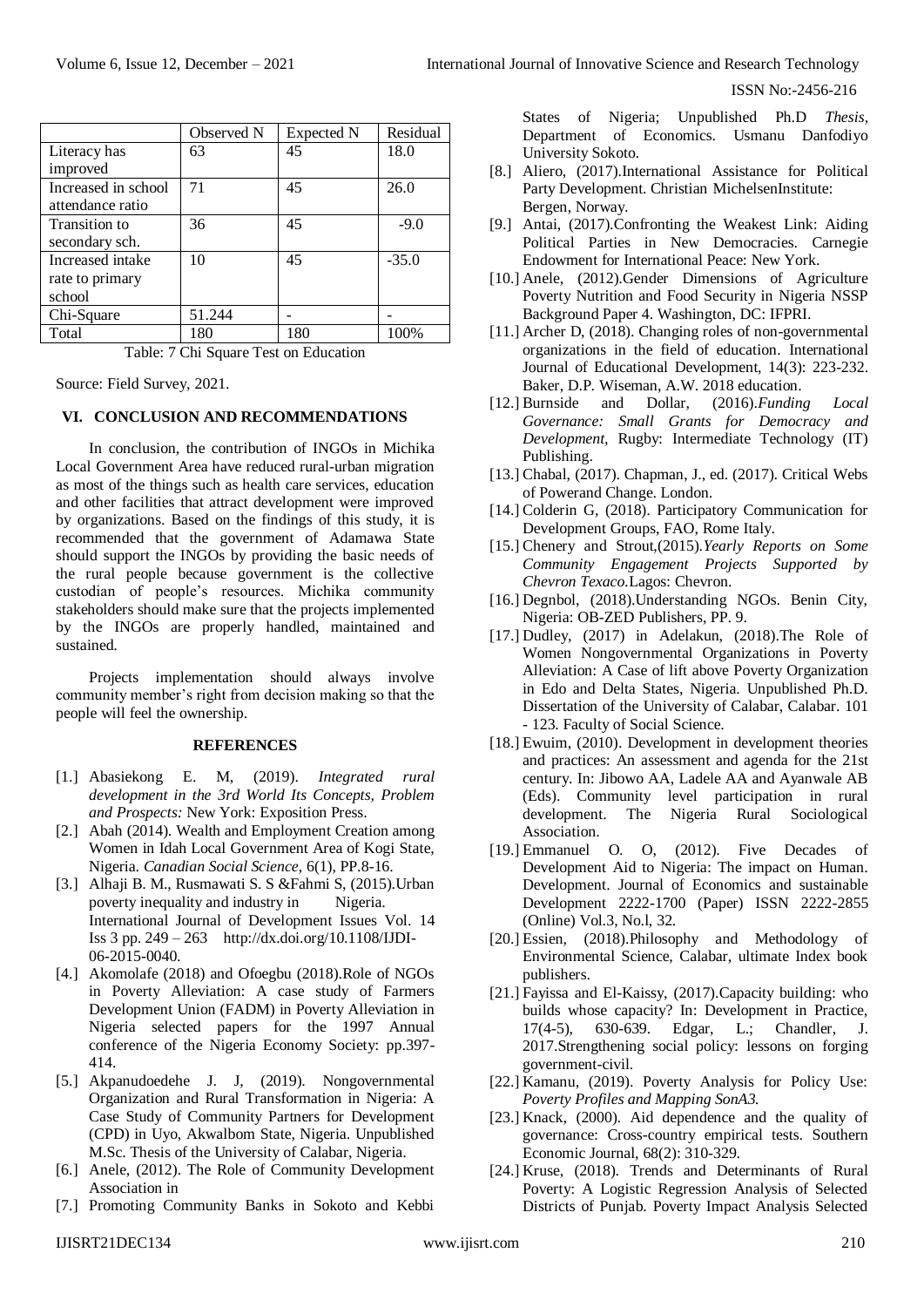Tools and Applications. Asian *Development Bank.*

- [25.] Ikpi, (2019) Utak, (2019). *Statistical Modeling for Management.*Sage Publications London.Manchester University.
- [26.] Ibrahim I. B, (2014).Empirical Investigation of the Determinants of Poverty in Kano Metropolis, Nigeria. Journal of Economics and Sustainable Development [www.iiste.orglSSN](http://www.iiste.orglssn/) 2222-1700 (Paper) ISSN 2222- 2855 (Online) Vol.5, No.l4, 2.
- [27.] Knack H, (2017). Strengthening Collaboration Efforts: Report on the Visit of NGOs to GPI, Calabar Center on April 22, 2017. *Newsletter of Girl's Power Imitative*  July- September.
- [28.] Moulton, (2017). Factors Affecting Poverty Dynamics and Persistence *m Uganda& University of Nottingham and ODI Economic Policy Research Centre,* Kampala.
- [29.] Mustapha et al., (2019). Exploring the Forms of Child Abuse in Nigeria: Efforts at Seeking Appropriate Preventative Strategies *Journal of Social Sciences* 8(1): 23-27.
- [30.] National Planning Commission, (2010). Nigeria: Millennium Development Goals (MDG), Countdown Strategy: 2010<sup>A</sup>2015. Abuja: NPC.
- [31.] National Planning Commission and ICF Macro, (2009).*Nigeria Demographic and Health Survey 2008: Key Findings.* Abuja and Calverton, MD: NPC and ICF Macro.
- [32.] NORAD Support Models for CSOs at Country Level: Tanzania Country ReportScanteam, Oslo, (2018). http://www.norad.no/en/tools-and-publications/ publications/norad-reports/publication? Key=109757.An overview of the CSO context in Tanzania and the different donor modalities for supporting Tanzanian CSOs.
- [33.] Okeh, (2015). The Poverty of Development: Prolegomenon to a Critique of Development Policy in Africa. Annals of the Social Science Academy of Nigeria, Abuja, Nigeria, 14 & 15: 9.
- [34.] Ocheni, Atakpa and Nwankwo, (2017). The role of Non-governmental Organizations in Community Development: Focus on Edo State Nigeria. Anthropologist, ll (4):247-254.
- [35.] Ram, (2019). Human Development Report 2003 Millennium Development Goals: A compact among nations to end human poverty.
- [36.] Rowat, (2015). NGO Poverty projects evaluated appropriate technology knowledge collection 1st edition jtt.p://127.0.0.1/gdfl? C-d - oogtzintt.Rivera W.
- [37.] Rural Poverty Portal, (2010). Rural poverty in Nigeria[:www.ruralpov](http://www.ruralpo/)ertyportal .org/web/gues t/country/home/tags/Nigeria.
- [38.] Shehu R., Abdullahi, Y.Z&Aliero, H.M, (2012). Impact of IF AD Poverty Intervention Programme on Rural Poverty Reduction in Selected LGAs of Sokoto State. JORIND 10 (2), June, 2012. ISSN 1596 - 8308. [www.transcampus.org./journal](http://www.transcampus.org./journal) s, [www.aj o](http://www.aj/)r 1.info/journals/jorind.
- [39.] Sowunimi, (2019). Community and community development in resource-based areas: Operational definitions rooted in an interactional perspective. *Society and Natural Resources* 18:661-669.
- [40.] Smith, (2019) in Kruse, (2018). SWAPs and civil society the roles of civil society organizations in sector programmes. Oslo: Norad. Retrieved 27 March 2008 from: www.norad.no/items/1122/38/4485964499/012004.pdf Lipson, B. Warren, H. 2006. Taking stock a snapshot
- of INGO engagement. [41.] Tenuche & Ogwu, (2017).The international aid system and the non-governmental organizations: a new research agenda'. Journal of International Development 18: 677–90. S.
- [42.] Wright, (2016).*Nongovernmental Organizations and the State in Latin America: Rethinking Roles in Sustainable Agricultural Development.* London: Routledge.
- [43.] Usiju S., Dahiru H. B& Ruth .B.I, (2020). Assessment of INGOs activities on rural development: A case of Askira/Uba Local Government Area of Borno State, Nigeria.
- [44.] UNAIDS, (1997).*UNAIDS Guide to the United Nations Human Right Machinery. Geneva:* UNAIDS Information Center.
- [45.] UNAIDS, (1999). Force for Change. Geneva: UNAIDS Information Center, UNDP (2008).
- [46.] *Human Development Report 2007/2008 on Fight Climate Change: Human Solidarity in a Divided World.* New York: Palgram Macmillan.
- [47.] UNICEF, (2021[\).https://www.unicef.org/nigeria/press](https://www.unicef.org/nigeria/press-releases/eu-unicef-improve-access-)[releases/eu-unicef-improve-access-](https://www.unicef.org/nigeria/press-releases/eu-unicef-improve-access-) education-20000-conflict-affected-children-north-east.
- [48.] United Nations, (2019). Designing Household Survey Samples: Practical Guidelines.Department of Eeic and Social Affairs Statistics Division Studies in Methods Series F No.98.New York, 2005.
- [49.] Uneze, (2019).Group Partners Government on HIV/AIDS Crusade. *This Day* July 29.11.
- [50.] UNICEF, (2020). Social Protection: Accelerating the MDGs with Equity. Social and Economic Policy Working Brief: UNICEF Policy and Practice. New York: UNICEF.
- [51.] UNICEF, (2011).Programme Guidance on Social Protection for Children' Final draft for consultation. New York: Division of Policy and Planning, Global Policy Section,UNICEF.
- [52.] UNICEF, (2019). Information Sheet: Child Labor. Abuja: UNICEF.
- [53.] UNDP, (2019).*Human Development Report Nigeria 2008-2009: Achieving Growth with equity.* Abuja: UNDP.
- [54.] UNDP Human Development Report, (2013).The Rise of the South: Human progress in a diverse world', United Nations Development Programme, New York, 2013. http://hdr.undp.org/en/reports/global/hdr2013/ This UNDP HDR provides a comprehensive overview of the economic and political developments associated with the rise of the South, including changing political dynamics for aid architecture and relationships. Working Party on Aid Effectiveness, 'The Global Partnership.
- [55.] USAID, (2018).Partnerships in Education: Key Findings on the role of NGOs in Basic Education in Africa', United States Agency for International